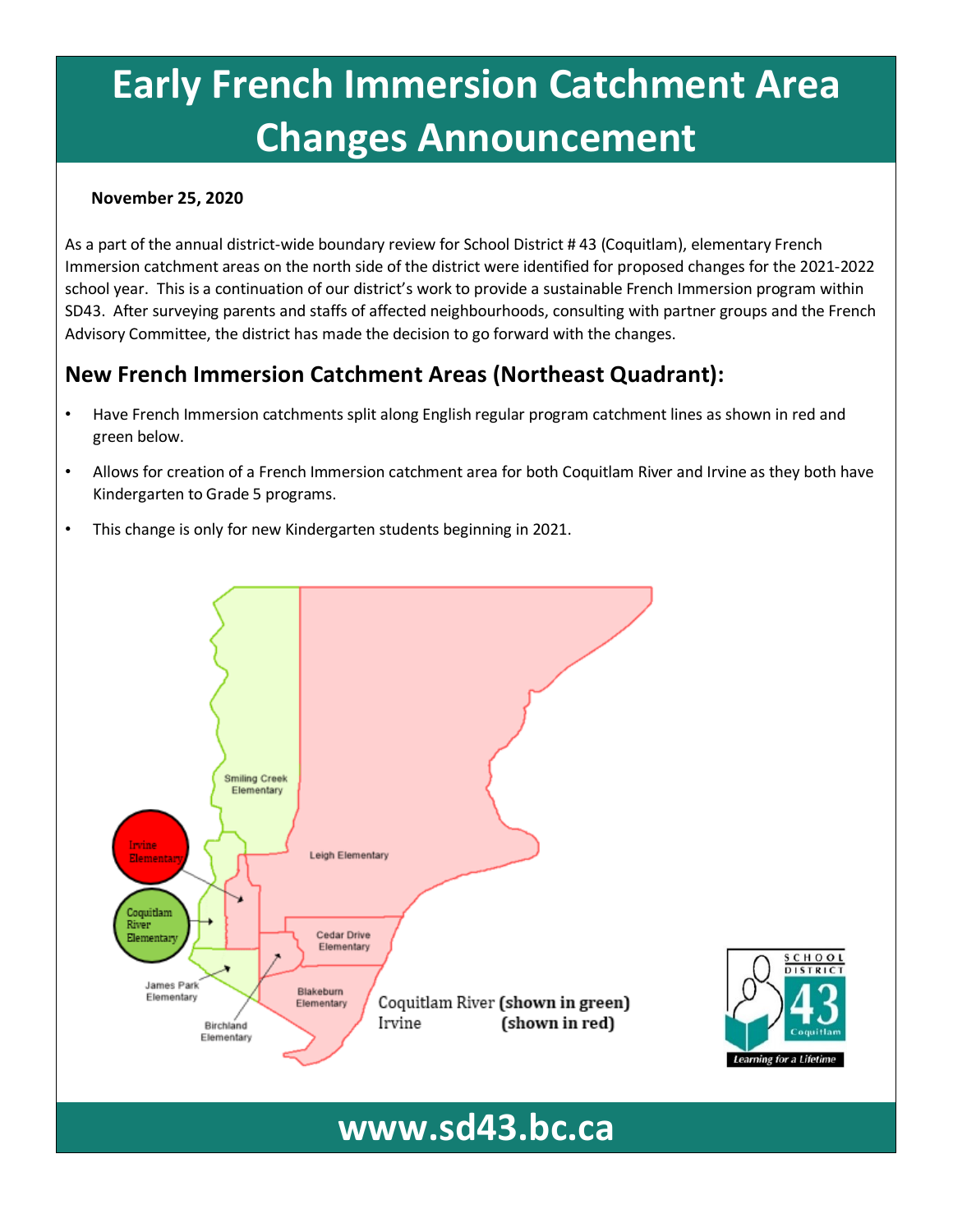# **Early French Immersion Catchment Area Changes Announcement**

### **New French Immersion Catchment Areas (Northwest Quadrant):**

- Have French Immersion catchments split along English regular program catchment lines as shown in blue, purple, and yellow below.
- This change is only for new Kindergarten students beginning in 2021.



| Panorama Heights (snown in Diue) |                   |
|----------------------------------|-------------------|
| <b>Nestor</b>                    | (shown in purple) |
| Westwood                         | (shown in yellow) |

## **www.sd43.bc.ca**